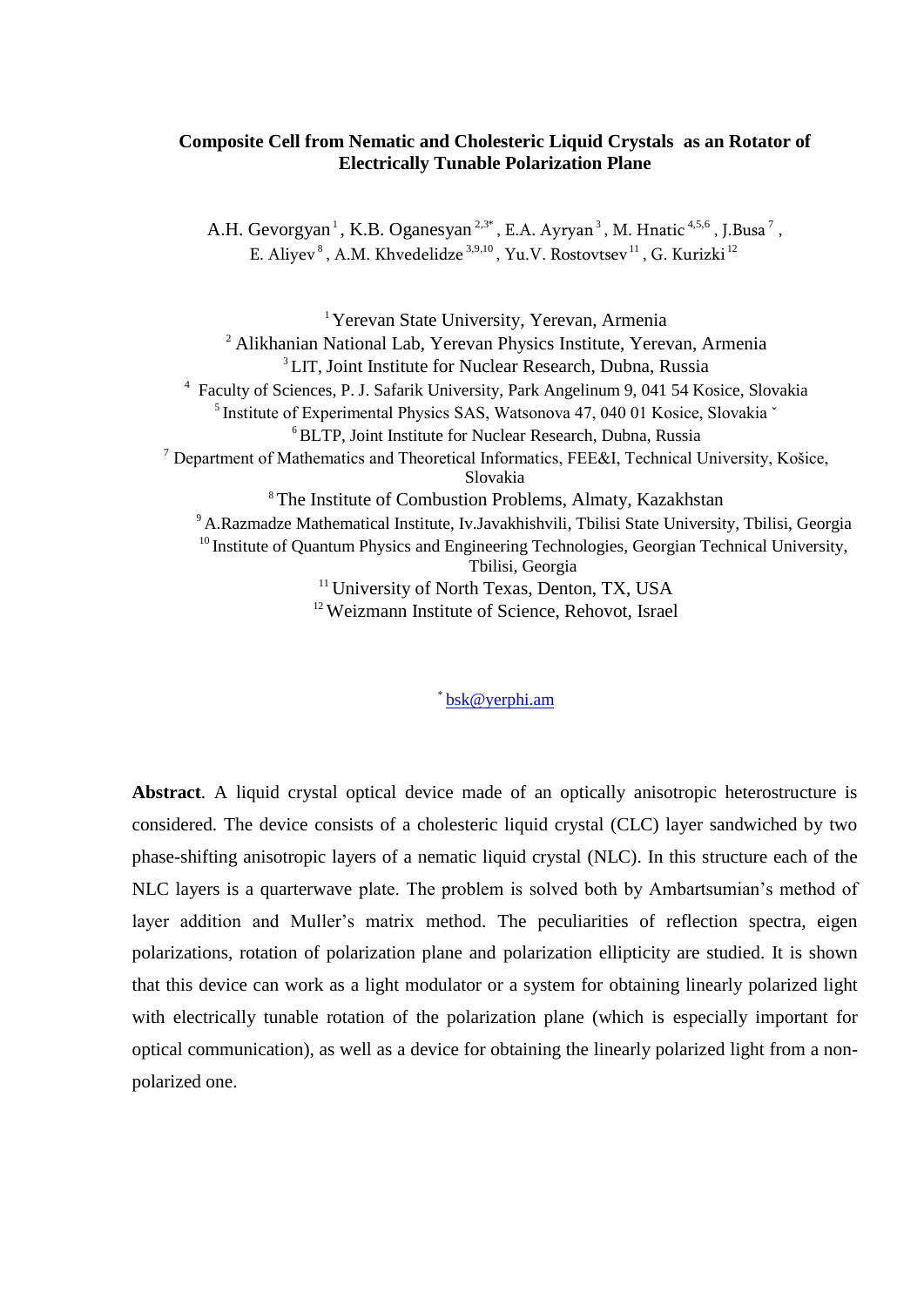## **1. INTRODUCTION**

Multilayer liquid-crystal cells are the most known structural elements for development of modern technologies on electro-magneto-acousto-optical systems. These cells have a wide application as tunable polarization plane rotators [1–6] as well as dynamical phase shifters, achromatic miniaturized liquidcrystal devices for displays [7, 8], controlled filters [9–11], mirrorless dye-lasers [12–15], optical diodes [16, 17], etc. The main features of these devices are their easy controllability, low losses, and small sizes. In [17–21] novel optical heterojunctions of anisotropic structures, consisting of NLC layer sandwiched by two CLC layers, have been investigated. In these works an anisotropic layer, which is a half-wave plate, was considered. This is similar to two stage undulators [22-73].

In the present paper we study an NLC–CLC–NLC heterojunction, in which the anisotropic layer is a quarter-wave plate, and show that such a system also possesses unique properties.

#### **2. RESULTS AND DISCUSSION**

Consider the reflection and transmission of light through an NLC–CLC–NLC system (Fig. 1). The transmission of a plane polarized wave through such a system can be analyzed by the modified Ambartsumian's layer addition method [19,74]. Let a wave with a complex amplitude  $\mathbf{E}_i$  fall normally to this system. Denoting the complex amplitudes of the reflected and transmitted fields by  $\mathbf{E}_r$  and ,  $\mathbf{E}_t$ 

expanding them in basis *p*- and *s*-polarizations,  $\mathbf{E}_{i,r,t} = E_{i,r,t}^p \mathbf{n}_r + E_{i,r,t}^s \mathbf{n}_s = \begin{bmatrix} E_{i,r,t}^p \end{bmatrix}$  $_{r,t} = E_{i,r,t}^{p} \mathbf{n}_{p} + E_{i,r,t}^{s}$ s<br>, r ,  $\sum_{i}^{p} \mathbf{n} + F^{s} \mathbf{n} - \left( \frac{E_{i,r,i}^{p}}{E_{i,r,i}^{p}} \right)$  $\mathbf{f}_{i,r,t} = E_{i,r,t}^p \mathbf{n}_p + E_{i,r,t}^s \mathbf{n}_s = \begin{bmatrix} 1, & 0 \\ 0, & 1 \end{bmatrix}$ *i r t*  $E_{i,r,t}^{\scriptscriptstyle{p}} \mathbf{n}_{\scriptscriptstyle{p}} + E_{i,r,t}^{\scriptscriptstyle{s}} \mathbf{n}_{\scriptscriptstyle{s}} = \notag \Bigg[ \frac{E}{E} \Bigg]$  $(E_{i,r,t}^p)$  $\mathbf{E}_{i,r,t} = E_{i,r,t}^p \mathbf{n}_p + E_{i,r,t}^s \mathbf{n}_s = \begin{pmatrix} E_{i,r,t}^p \\ E_{i,r,t}^s \end{pmatrix}$ ,  $(\mathbf{n}_p \text{ and } \mathbf{n}_s \text{ are the})$ 

unit vectors of the *p*- and *s*-polarizations), we can represent the solution of problem as

$$
\mathbf{E}_r = \hat{R}\mathbf{E}_i, \quad \mathbf{E}_t = \hat{T}\mathbf{E}_i
$$
 (1)

where  $\hat{R}$  and  $\hat{T}$  are 2×2 matrices of reflection and transmission of this system. According to [19,74], if one has a system consisting of two adjacent "from left to right" layers A and B, then the matrices of reflection and transmission of the system А+В are defined in terms of analogous

matrices of constituent layers by the following matrix equations:  
\n
$$
\hat{R}_{A+B} = \hat{R}_A + \tilde{\hat{T}}_A R_B \left( \hat{I} - \tilde{\hat{R}}_A \hat{R}_B \right)^{-1} \hat{T}_A, \quad \hat{T}_{A+B} = \hat{T}_B \left( \hat{I} - \tilde{\hat{R}}_A \hat{R}_B \right)^{-1} \hat{T}_A,
$$
\n(2)

where  $\hat{I}$  is the unit matrix, tilda denotes the corresponding matrices of reflection and transmission in the case of the opposite direction of propagation. To derive the reflection and transmission matrices of the NLC–CLC–NLC system, one can, using formula (2), first join a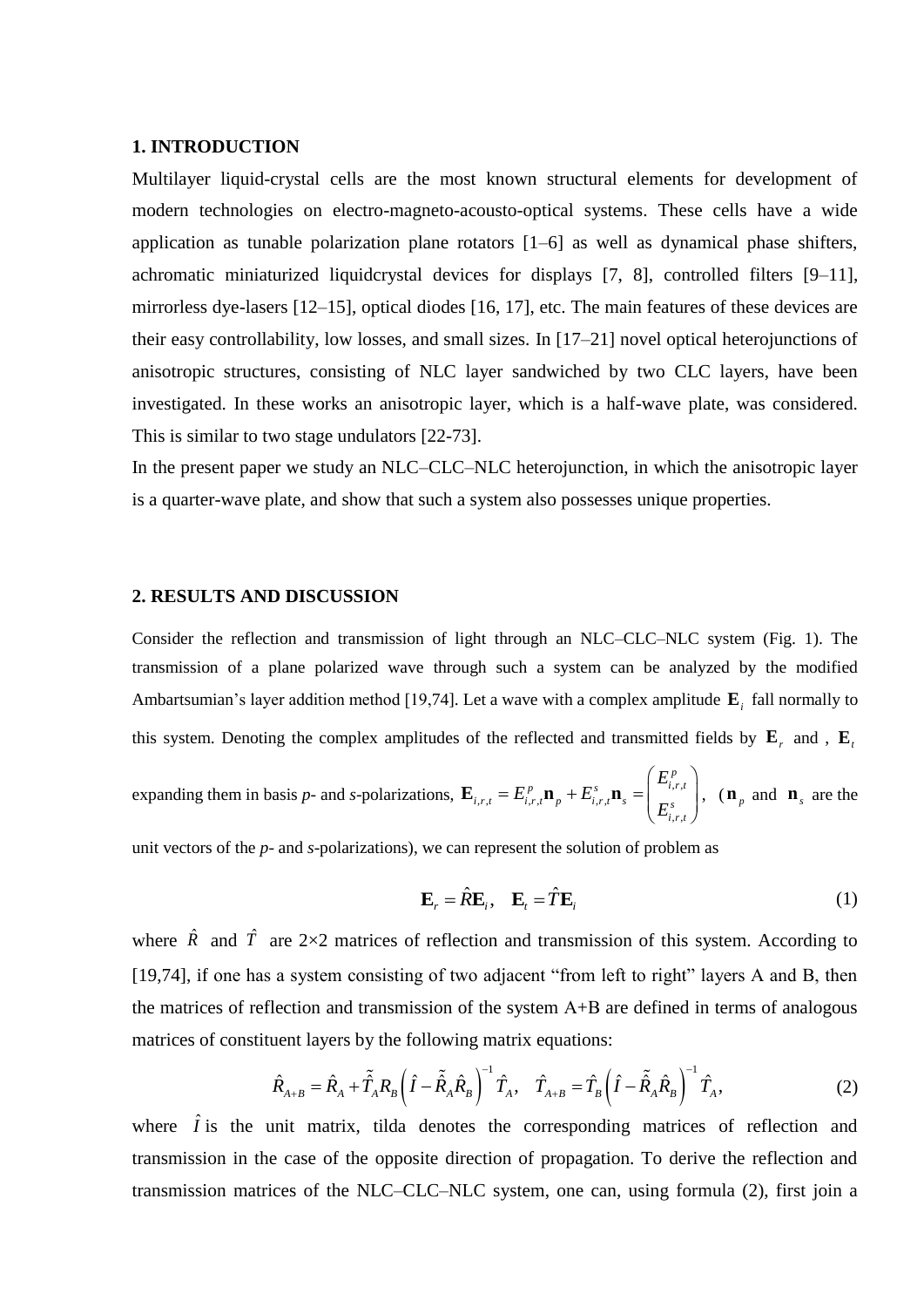CLC layer to the NLC layer from its left side and then join the second NLC layer to the obtained system again from the left side.



**Fig. 1.** Scheme of an optical heterostructure consisting of a CLC layer sandwiched by two NLC layers.

 Now we proceed to consideration of obtained results. Figure 2 shows the reflection spectra at the incidence of light with the orthogonal linear and circular polarizations, with eigen polarizations (EPs), as well as the spectra of azimuth and ellipticity of the first and second EPs. The EPs are two polarizations of the incident wave which do not change in transmission of light through the system [74,75]. EPs and eigenvalues (amplitude coefficients of transmission at the incidence of light with EPs on the system) give a great body of information on the features of interaction of light with the system, therefore the calculation of EPs and eigenvalues for each given optical system is of great importance in optics. From the definition of EPs it follows that they should be connected with the polarization of the internal waves (eigenmodes) excited in the medium. In the general case, there are certain distributions: only two EPs exist, whereas the number of eigenmodes may be more than two and the polarizations of all these modes may differ from one another (for instance, in nonreciprocal media). Note that in EPs the influence of dielectric boundaries is taken into account. In particular, as known, at the normal incidence of light EPs of CLCs and gyrotropic media practically coincide with the orthogonal circular polarizations, whereas for nongyrotropic media they coincide with the orthogonal linear polarizations. It follows from the above that the investigation of features of EPs is especially important in the case of inhomogeneous media for which the exact solution of the problem is unknown.

 As seen in Fig. 2, in contrast to the case of a separate CLC layer (which has a diffractive reflection selective with respect to the circular polarizations, i.e. in the photonic forbidden gap (PFB) the light with a circular polarization is completely reflected, while the light with the opposite circular polarization completely transmits), this system manifests the selectivity with respect to the linear polarizations: the light with a linear *x*-polarization undergoes a total reflection in the PFB, while the light with a linear *y*-polarization completely transmits. These properties of the system considered can be explained by the following circumstances. In propagation of light through an anisotropic crystal an additional phase difference appears due to the anisotropy. Because of this, if the crystal is a quarter-wave plate, then at the incidence of the linearly polarized light, the polarization plane of which makes an angle  $\phi = \pi/4$  ( $\phi = -\pi/4$ ) with the optical axis of the plate, the transmitted light has a right (left) circular polarization.

In addition, this system has one more unique property, namely, its EPs are not orthogonal (or quasiorthogonal) linear, not circular or elliptical polarizations. In this case both EPs in the PFB have practically the linear (along the *x*-axis) polarization (Fig. 2c,d), and almost total reflection of light with both EPs in the PFB (Fig. 2b) is explained just by this fact.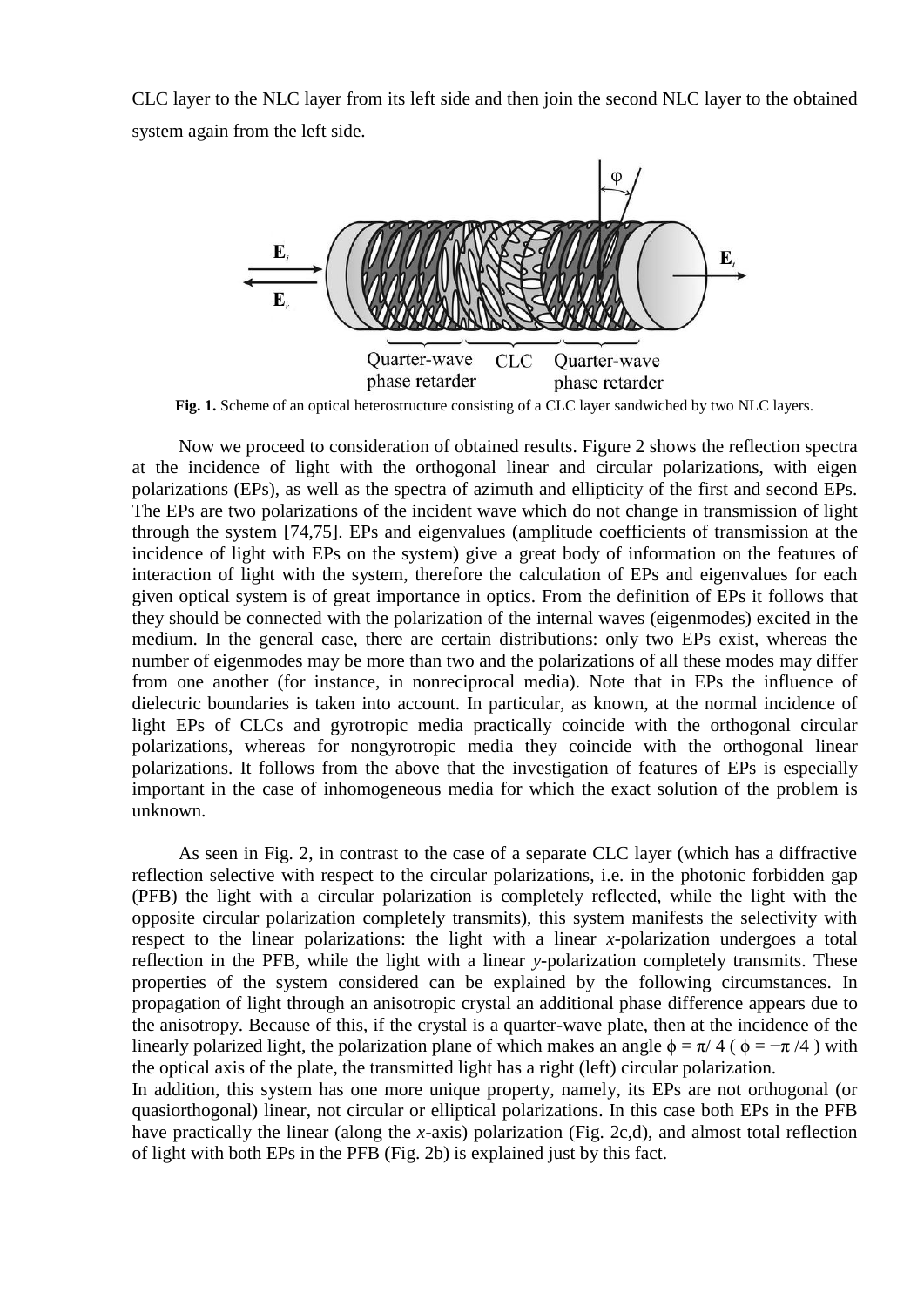

**Fig. 2.** Reflection spectra at the incidence on the NLC–CLC–NLC system of light with (a) orthogonal linear and circular polarizations, (b) with EPs, and spectra of  $(I)$  the azimuth and  $(2)$  ellipticity of  $(c)$  the first and  $(d)$  second EPs. The incident light has (a) the linear polarization along the axes (*1*) *x* and (*2*) *y*, and the circular (*3*) right and (*4*) left polarizations; (b) eigen polarizations. The CLC helix is right. The parameters of the CLC layer are the following: the principal values of the local tensor of dielectric permittivity 1  $\varepsilon = 2.29$ ,  $2 \varepsilon = 2.143$ , the helix pitch  $\sigma =$ 0.42 μm, the width  $\overline{d} = 70\sigma$ . The parameters of the NLC layer are the following: the refractive indices 1.746, *e n* = 0  $n = 1.522$ , the width  $d = 0.65$  µm. The angle  $\phi = 45^\circ$ .

Consider now the influence of the angle  $\phi$  (angle between the optical axis of the anisotropic crystal and the *x*-axis of laboratory system) on the reflection. We present the threedimensional plots of the dependences of reflection on the wavelength and angle ϕ for the NLC– CLC–NLC system in Fig. 3. The incident light has the linear polarization along the *x*- and *y*-axis, as well as the right and left circular polarizations. As seen from the polarization plots, in the case of linear polarization of light the variation of ϕ essentially influences the light reflection in the PFB. In the case of light with the polarization linear along the  $x(y)$ -axis the reflection coefficient *R* is changed from 0 to 1 (from 1 to 0) with variation of the angle  $\phi$  from  $-\pi$  / 4 to  $\pi$  / 4. This means that such a system can operate as an ideal modulator with a modulation depth equal to 1.

 Since one can control the orientation of axes of NLC molecules (and, hence, the orientation of the optical axis of the NLC layer) by an external electrical filed, then the NLC– CLC–NLC system may be used as an electrically controlled modulator. Variation of the angle ϕ does not influence the reflection in the case when the light with a circular (both left and right) polarization is incident on the system (see Fig. 3c,d).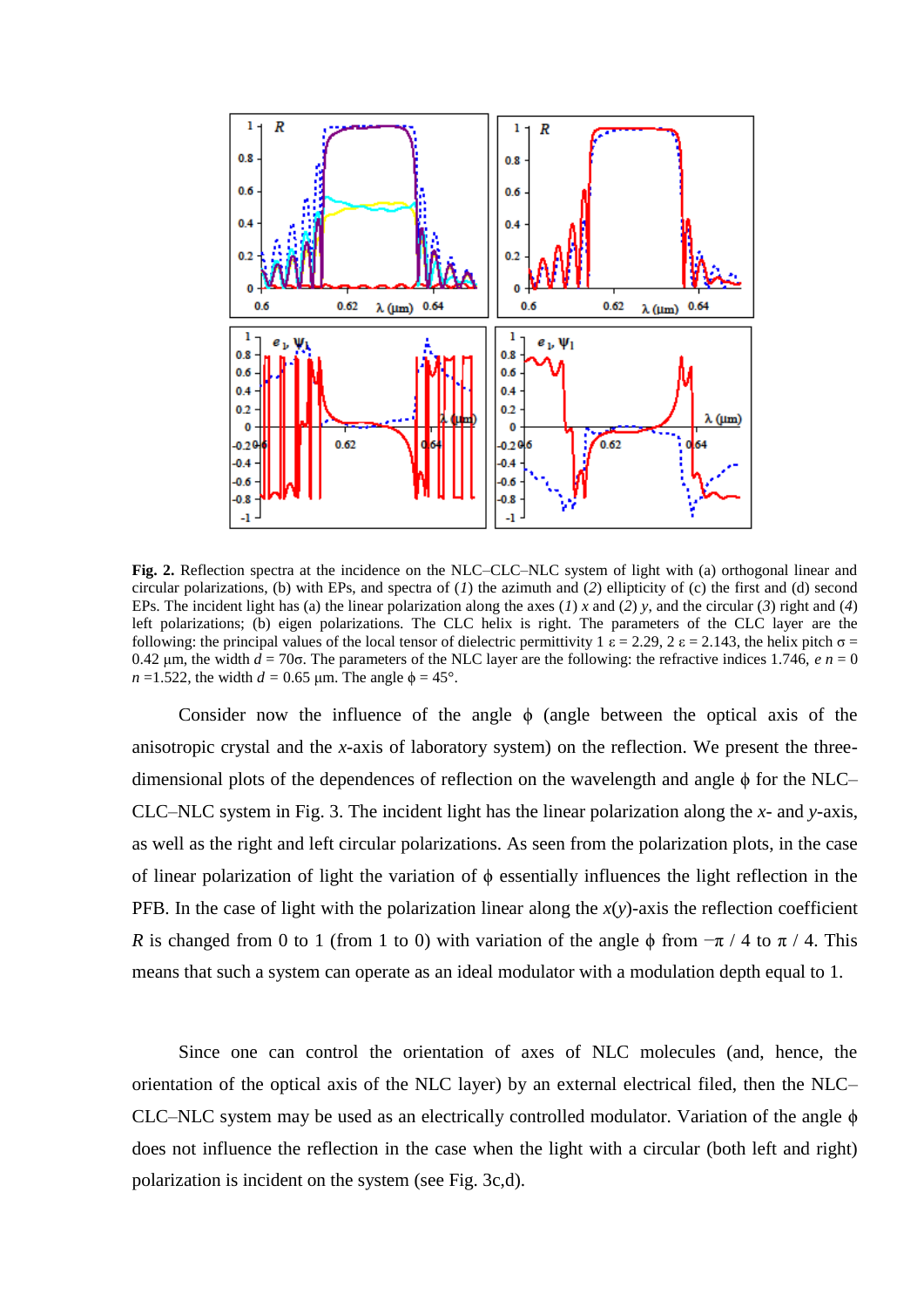

**Fig. 3.** Dependences of the reflection on the wavelength λ and the angle ϕ for the NLC–CLC– NLC system. The incident light has the polarization linear along (a) the *x*-axis and (b) *y*-axis, as well as (c) the right and (d) left circular polarizations. Parameters of the system are the same as in Fig. 2.



**Fig. 4.** Dependences of (*1*) the azimuth and (*2*) ellipticity of the first EP on the angle  $\phi$  for the wavelength in the center of the PFB ( $\lambda = 0.625 \mu m$ ). Parameters of the system are the same as in Fig. 2.

In Fig. 4 we demonstrate the dependences of the azimuth and ellipticity of one EP on the angle  $\phi$ for a wavelength in the center of PFB. Practically the same dependences are observed for the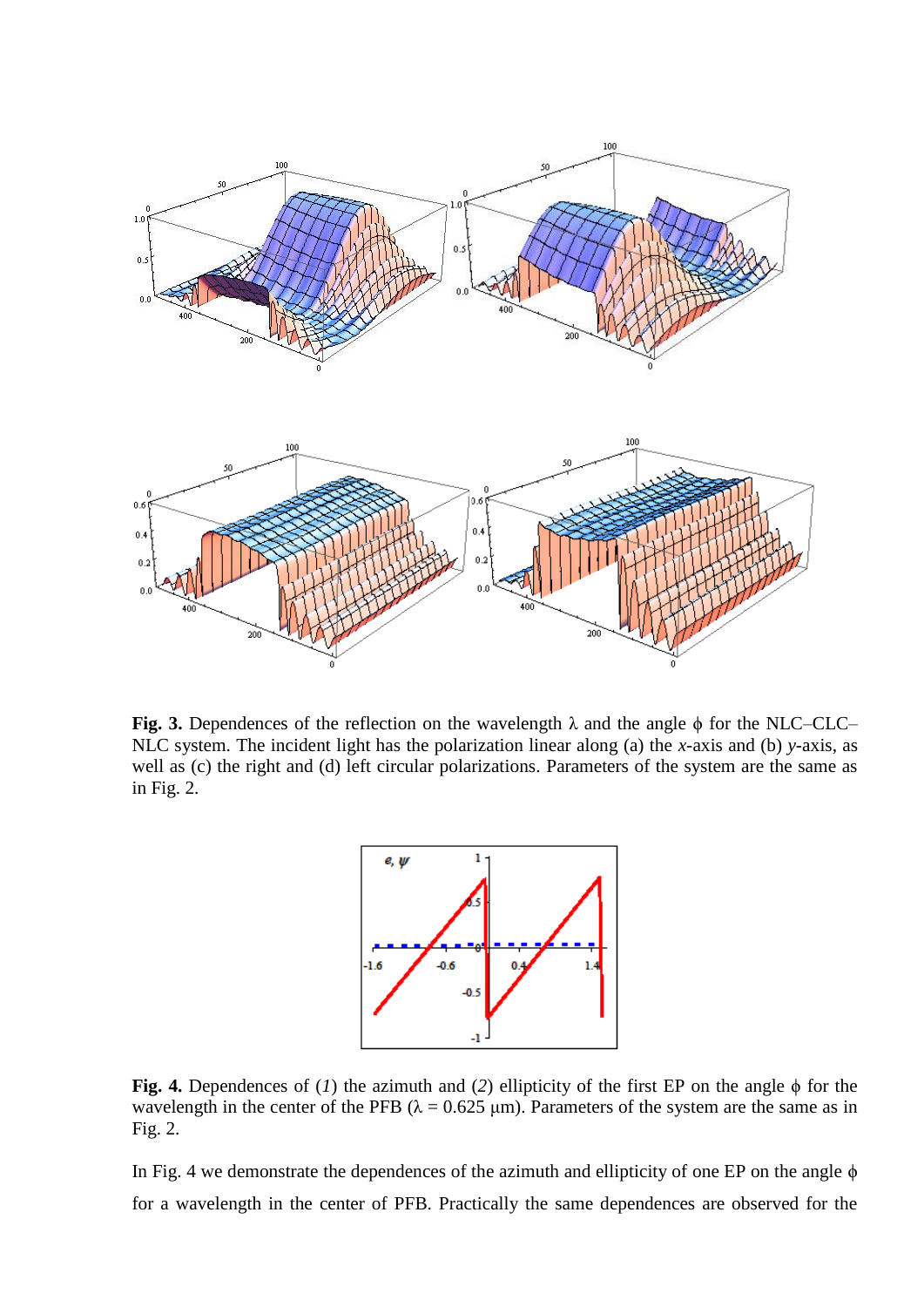other EP. Analogous plots are obtained also for other wavelengths in the PFB. Form these data it follows that the NLC–CLC–NLC system may operate also as a system for obtaining the light with an electrically controlled polarization plane rotation. As known, the most of elements of optical systems are commonly polarization-sensitive and change the polarization of light. Each of these elements performs its functions at a given input polarization of light. Therefore it is important (especially in optical communication) to create optical elements for obtaining the signals with a given polarization

We proceed to studying the features of interaction of unpolarized light with the system considered. To describe the interaction of quasi-monochromatic, partially polarized light with optical systems, the formalism of Muller's matrices is commonly used. In this case a solution of the reflection–transmission problem is represented as

$$
\mathbf{S}_{t} = \mathbf{M}_{t} \mathbf{S}_{i}, \quad \mathbf{S}_{r} = \mathbf{M}_{r} \mathbf{S}_{i}.
$$
 (3)

Here  $S_i$ ,  $S_i$ ,  $S_r$  are the 4×1 Stokes vectors-columns of the incident, transmitted and reflected Here  $\mathbf{S}_i$ ,  $\mathbf{S}_i$ ,  $\mathbf{S}_r$  are the 4×1 Stokes vectors-columns of the incident, transmitted and reflected waves, respectively;  $\mathbf{S}_i = I(1, P\cos(2\Phi_i), P\cos(2\Phi_i)\sin(2\Psi_i), P\sin(2\Psi_i))$ , *I* is the total intensity of the incident wave,  $\Psi_i$  the azimuth and  $\Phi_i$  the ellipticity angle of the polarization ellipse of the completely polarized component in the incident wave, *P* the degree of polarization of the incident wave,  $S_{r,t} = (S_0^{r,t}, S_1^{r,t}, S_2^{r,t}, S_3^{r,t})$ ,  $S_0^{r,t}$  $S_0^{r,t}$ ,  $S_1^{r,t}$  $S_1^{r,t}$ ,  $S_2^{r,t}$  $S_2^{r,t}$ ,  $S_3^{r}$  $S_3^{r,t}$  are the Stokes parameters of the reflected and transmitted waves, correspondingly,  $M_t$  and  $M_t$  are Muller's  $4 \times 4$  matrices for the transmitted and reflected waves, respectively. From the 2×2 matrices of reflection and transmission, by means of the known rules, one can derive the corresponding Muller's matrices [23]. Intensities of the transmitted and reflected light are determined from the expression ,  $r - \omega_0$  $I_{t,r} = S_0^{r,t}$ . The azimuths  $\theta_{t,r}$  and the angles of ellipticity  $\varepsilon_{t,r}$  of the polarization ellipses of the completely polarized components in the transmitted andreflected light are determined from the completely polarized components in the transmitted andreflected light are determined from the conditions  $\varepsilon_{t,r} = (1/2) \arctg \left[ S_3^{t,r} / \left( S_1^{t,r} + S_2^{t,r} + S_3^{t,r} \right) \right], \quad \theta_{t,r} = (1/2) \arctg \left( S_2^{t,r} / S_1^{t,r} \right)$  and the polarization ellipticity from the formula  $e_{t,r} = \tan \varepsilon_{t,r}$ .

Figure 5 presents the three-dimensional plots of the dependences of the intensity , *t I* polarization ellipticity *t e* and polarization azimuth *t*  $\theta$  of the transmitted light on the wavelength and angle  $\phi$ for the NLC–CLC–NLC system. The incident light is completely unpolarized ( $P = 0$ ). It follows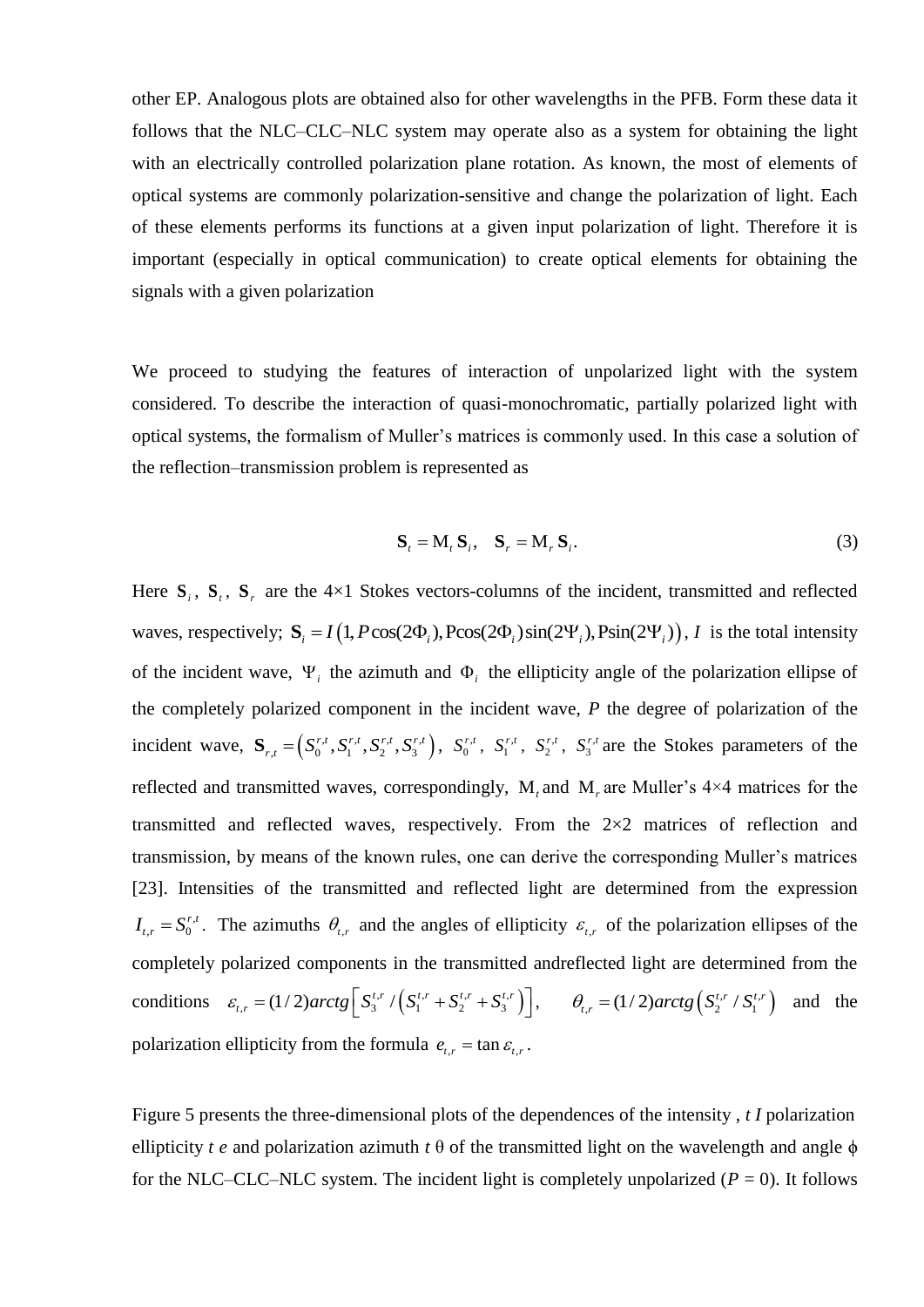from the plots that the intensity of the transmitted light is approximately equal to a half of the intensity of the incident light, and in the PFB it practically does not depend on the angle ϕ. The transmitted light is completely polarized, and in the PFB it has a linear polarization, the azimuth of which depends linearly on the angle ϕ. This means that the NLC–CLC–NLC system can serve as a device for obtaining the linearly polarized light from an unpolarized one, with a possibility to control electrically the polarization azimuth.



**Fig. 5.** Dependences of (a) the intensity , *t I* (b) polarization ellipticity , *i e* and (c) polarization azimuth  $t \theta$  of the transmitted light on the wavelength and angle  $\phi$ . The incident light is completely unpolarized  $(P = 0)$ . Parameters of the system are the same as in Fig. 2

#### **REFERENCES**

- 1. Safrani, A. A. and Abdulhalim, I., *Opt. Lett.*, 2009, vol. 34, p. 1801.
- 2. Ren, H. and Wu, S-T., *Appl. Phys. Lett.*, 2007, vol. 90, p. 121.
- 3. Yang, F., Ruan, L., Jewell, S.A., and Sambles, J.R., *Opt. Express*, 2007, vol. 15, p. 4192.
- 4. Davis, J.A., Evans, G.H., and Moreno, I., *Appl. Opt.*, 2005, vol. 44, p. 4049.
- 5. Ye, C., *Opt. Eng.*, 1995, vol. 34, p. 3031.
- 6. Zhuang, Z., Suh, S.-W., and Patel, J.S., *Opt. Lett.*, 1999, vol. 24, p. 694.
- 7. Wang, Q.-H., Wu, T.X., Zhu, X., and Wu, S.-T., *Liq. Cryst.*, 2004, vol. 31, p. 535.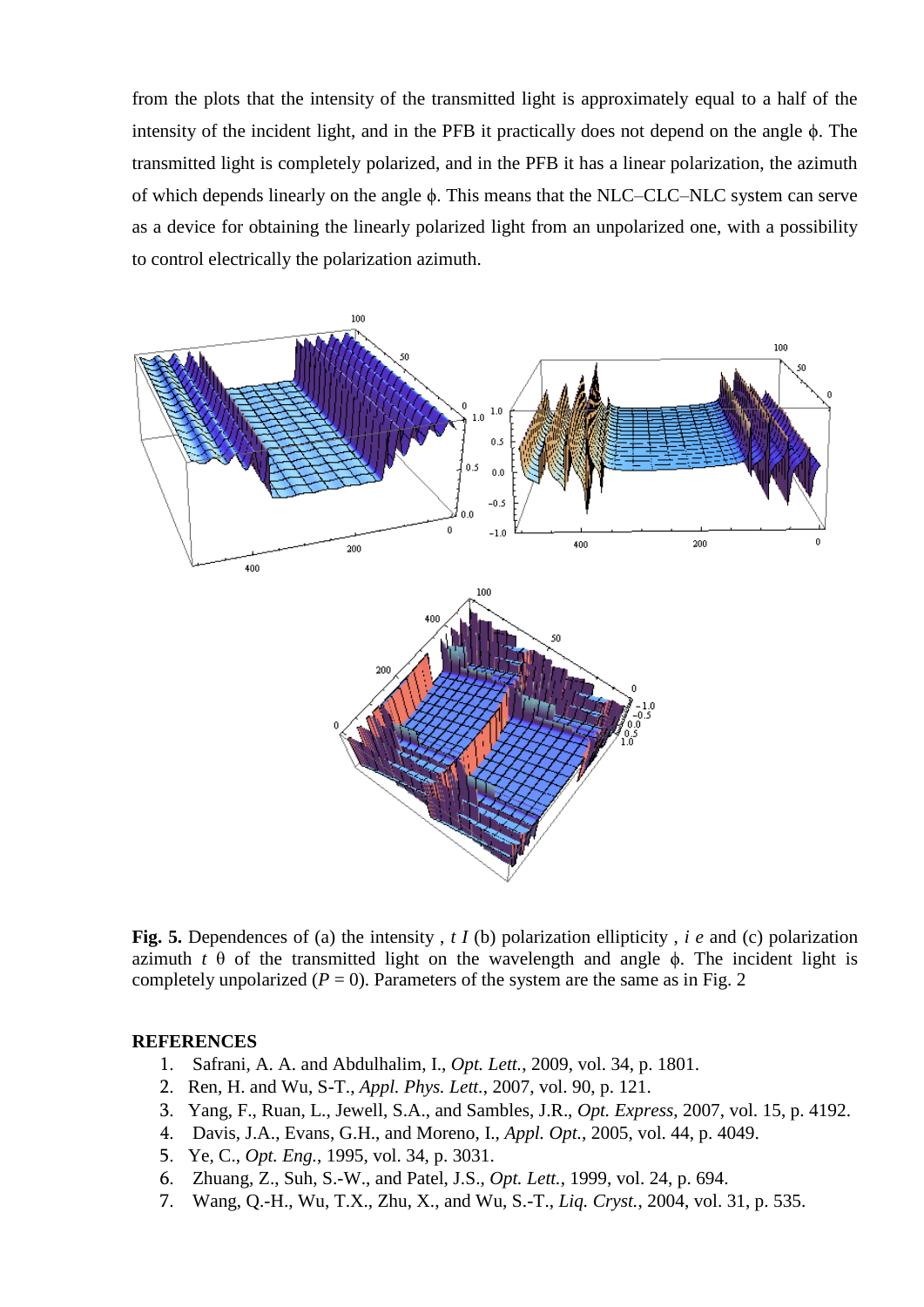- 8. Lavrentovich, M.D., Sergan, T.A., and Kelly, J.R., *Opt. Lett.*, 2004, vol. 29, p. 1411.
- 9. Yang, D-K. and Wu, S-T., *Fundamentals of Liquid Crystal Devices*, New York: Wiley, 2006.
- 10. Lakhtakia, A. and McCall, M., *Opt. Commun.*, 1999, vol. 168, p. 457.
- 11. Sarkissian, H., Zeldovich, B.Ya., and Tabiryan, N.V., *Opt. Lett.*, 2006, vol. 31, p. 1678.
- 12. Kopp, V.I., Fan, B., Vithana, H.K.M., and Genack, A.Z., *Opt. Lett.*, 1988, vol. 23, p. 1707.
- 13. Munoz, A.F., Palffy-Muhoray, P., and Taheri, B., *Opt. Lett.*, 2001, vol. 26, p. 804.
- 14. Matsui, T., Ozaki, R., Fuamoto, K., et al., *Appl. Phys. Lett.*, 2002, vol. 81, p. 3741.
- 15. Song, M.H., Ha, N.Y., Amemiya, K., et al., *Adv. Mater.*, 2006, vol. 18, p. 193.
- 16. Gevorgyan, A.H., *Tech. Phys.*, 2002, vol. 47, p. 1008.
- 17. Hwang, J., Song, M.H., Park, B., et al., *Nature Mat.*, 2005, vol. 4, p. 383.
- 18. Song, M.H., Park, B., Nishimura, S., et al., *Adv. Funct. Mater.*, 2006, vol. 16, p. 1793.
- 19. Gevorgyan, A.H. and Harutyunyan, M.Z., *Phys. Rev. E*, 2007, vol. 76, p. 031701.
- 20. Gevorgyan, А.Н., *Tech. Phys. Lett.*, 2006, vol. 32, p. 698.
- 21. Gevorgyan, А.Н., *Tech. Phys. Lett.*, 2008, vol. 34, p. 262.
- 22. A.I. Artemyev, M.V. Fedorov, A.S. Gevorkyan, N.Sh. Izmailyan, R.V. Karapetyan, A.A. Akopyan, K.B. Oganesyan, Yu.V. Rostovtsev, M.O. Scully, G. Kuritzki, J. Mod. Optics, **56**, 2148 (2009).
- 23. M.V. Fedorov. Atomic and Free Electrons in a Strong Light Field, Singapore, World Scientific, 1997.
- 24. Oganesyan, K.B. and Petrosyan, M.L., YerPHI-475(18) 81, Yerevan, (1981).
- 25. Fedorov, M.V. and Oganesyan, K.B., IEEE J. Quant. Electr, vol. **QE-21**, p. 1059 (1985).
- 26. G.A. Amatuni, A.S. Gevorkyan, S.G. Gevorkian, A.A. Hakobyan, K.B. Oganesyan, V. A. Saakyan, and E.M. Sarkisyan, Laser Physics, **18** 608 (2008).
- 27. Zh.S. Gevorkian, K.B. Oganesyan Laser Physics Lett., **13**, 116002, (2016).
- 28. K.B. Oganesyan, J. Mod. Optics, **61,** 1398 (2014).
- 29. A.H. Gevorgyan , K.B. Oganesyan, Optics and Spectroscopy, **110**, 952 (2011).
- 30. Zaretsky, D.F., Nersesov, E.A., Oganesyan, K.B., and Fedorov, M.V., Sov. J. Quantum Electronics, **16**, 448 (1986). Zaretsky D F, Nersesov E A, Oganesyan K B and Fedorov M V., Kvantovaya Elektron. **13** 685 (1986).
- 31. Gevorgyan A.H., Oganesyan K.B., Karapetyan R.V., Rafaelyan M.S. Laser Physics Letters, **10**, 125802 (2013).
- 32. V.V. Arutyunyan, N. Sh. Izmailyan, K.B. Oganesyan, K.G. Petrosyan and Cin-Kun Hu, Laser Physics, **17**, 1073 (2007).
- 33. A.H. Gevorgyan , K.B. Oganesyan, J. of Contemporary Physics, **45,** 209 (2010).
- 34. K.B. Oganesyan, J. of Contemporary Physics**, 51,** 307 (2016).
- 35. E.A. Nersesov, K.B. Oganesyan, M.V. Fedorov, Zhurnal Tekhnicheskoi Fiziki, **56**, 2402 (1986).
- 36. Fedorov M.V., Nersesov E.A., Oganesyan K.B., Sov. Phys. JTP, **31,** 1437 (1986).
- 37. A.S. Gevorkyan, K.B. Oganesyan, Y.V. Rostovtsev, G. Kurizki, Laser Physics Lett., **12**, 076002, (2015).
- 38. K.B. Oganesyan, M.V. Fedorov, *Zhurnal Tekhnicheskoi Fiziki***, 57**, 2105 (1987).
- 39. D.N. Klochkov, K.B. Oganesyan, Y.V. Rostovtsev, G. Kurizki, Laser Physics Lett., **11**, 125001 (2014).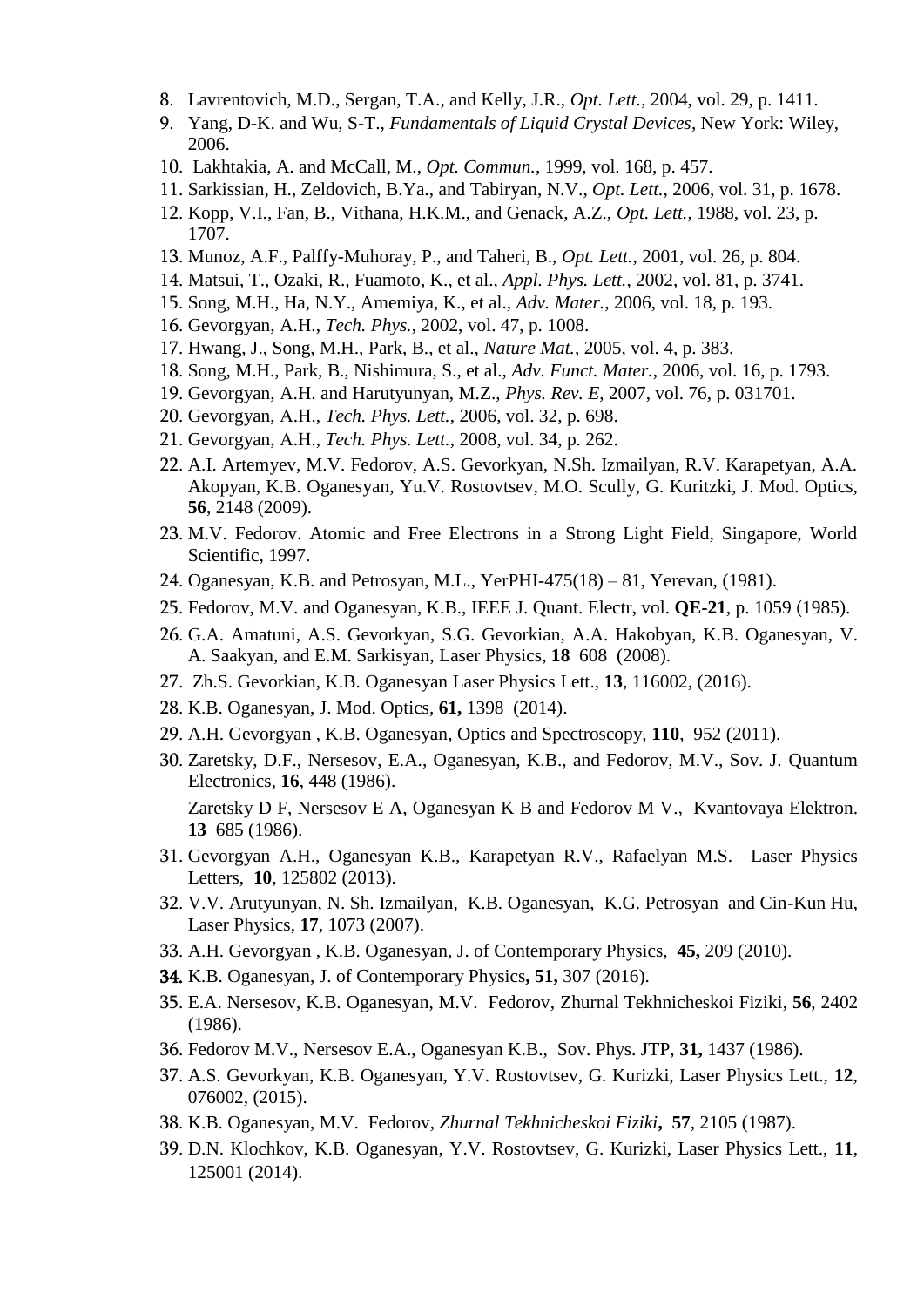- 40. A.H. Gevorkyan, K.B. Oganesyan, E.M. Arutyunyan. S.O. Arutyunyan, Opt. Commun., **283**, 3707 (2010).
- 41. K.B. Oganesyan, Nucl. Instrum. Methods A **812,** 33 (2016).
- 42. A.H. Gevorgyan**,** M.Z. Harutyunyan, G.K. Matinyan, K.B. Oganesyan, Yu.V. Rostovtsev, G. Kurizki and M.O. Scully**,** Laser Physics Lett., **13,** 046002 (2016).
- 43. Petrosyan M.L., Gabrielyan L.A., Nazaryan Yu.R., Tovmasyan G.Kh., Oganesyan K.B., Laser Physics, **17**, 1077 (2007).
- 44. A.H. Gevorgyan, K.B.Oganesyan, E.M.Harutyunyan, S.O.Harutyunyan, Modern Phys. Lett. B, **25**, 1511 (2011); K.B. Oganesyan, J. Contemp. Phys., **50,** 123 (2015).
- 45. Fedorov, M.V., Oganesyan, K.B., and Prokhorov, A.M., Appl. Phys. Lett., **53**, 353 (1988).
- 46. Oganesyan, K.B., Prokhorov, A.M., and Fedorov, M.V., ZhETF, **94**, 80 (1988); Oganesyan K B, Prokhorov A M and Fedorov M V Zh. Eksp. Teor. Fiz., **53,** 80 (1988); Oganesyan K B, Prokhorov A M and Fedorov M V, Sov. Phys. JETP, **68,** 1342 (1988); A.H. Gevorgyan, K.B.Oganesyan, M.Z..Harutyunyan, M.S.Rafaelyan*,* Optik, **123,** 2076 (2012)**.**
- 47. A.H. Gevorgyan, K.B. Oganesyan, R.V. Karapetyan, M.S. Rafaelyan, Laser Physics Letters, **10**, 125802 (2013).
- 48. EM Sarkisyan, KG Petrosyan, KB Oganesyan, VA Saakyan, NSh Izmailyan, and CK Hu, *Laser Physics*, **18**, 621 (2008).
- 49. K.B. Oganesyan, J. Mod. Optics, **61,** 763 (2014).
- 50. D.N. Klochkov, A.I. Artemiev, K.B. Oganesyan, Y.V.Rostovtsev, C.K. Hu. J. Modern Optics, **57**, 2060 (2010).
- 51. D.N. Klochkov, A.I. Artemiev, K.B.Oganesyan, Y.V.Rostovtsev, M.O.Scully, C.K. Hu. Physica Scripta, **T 140**, 014049 (2010);
- 52. K.B. Oganesyan, J. Contemp. Phys., **51,** 10 (2016).
- 53. K.B. Oganesyan, M.L. Petrosyan, M.V. Fedorov, A.I. Artemiev, Y.V. Rostovtsev, M.O. Scully, G. Kurizki, C.-K. Hu, Physica Scripta, **T140**, 014058 (2010).
- 54. K.B. Oganesyan. Laser Physics Letters, **13**, 056001 (2016).
- 55. A.S. Gevorkyan, A.A. Grvorgyan, K.B. Oganesyan, G.O. Sargsyan, N.V. Saakyan, Physica Scripta, **T140**, 014045 (2010);
- 56. A.S. Gevorkyan, A.A. Gevorkyan, K.B. Oganesyan, Phys. Atom. Nuclei, **73,** 320 (2010).
- 57. K.B. Oganesyan. Laser Physics Letters, **12**, 116002 (2015).
- 58. A.H. Gevorgyan, K.B. Oganesyan, G.A.Vardanyan, G. K. Matinyan, Laser Physics, **24**, 115801 (2014).
- 59. M.L. Petrosyan, L.A. Gabrielyan, Yu.R. Nazaryan, G.Kh. Tovmasyan, K.B. Oganesyan, J. Contemp. Phys., **42**, 38 (2007).
- 60. K.B. Oganesyan, J. Contemp. Phys., **50,** 312 (2015).
- 61. DN Klochkov, AH Gevorgyan, NSh Izmailian, KB Oganesyan, J. Contemp. Phys., **51,** 237 (2016).
- 62. K.B. Oganesyan, J. Mod. Optics, **62,** 933 (2015).
- 63. D.N. Klochkov, K.B. Oganesyan**,** E.A. Ayryan, N.Sh. Izmailian, J. of Modern Optics, **63,** 653(2016).
- 64. K.B. Oganesyan, J. Contemporary Physics, **51**, 307 (2016).
- 65. A.H. Gevorgyan**,** K.B. Oganesyan, Laser Physics Lett., **12,** 125805 (2015).
- 66. [E.A. Ayryan,](http://lanl.arxiv.org/find/physics/1/au:+Ayryan_E/0/1/0/all/0/1) [A.H. Gevorgyan,](http://lanl.arxiv.org/find/physics/1/au:+Gevorgyan_A/0/1/0/all/0/1) [K.B.Oganesyan,](http://lanl.arxiv.org/find/physics/1/au:+Oganesyan_K/0/1/0/all/0/1) [arXiv:1611.04094](http://lanl.arxiv.org/abs/1611.04094) (2016).